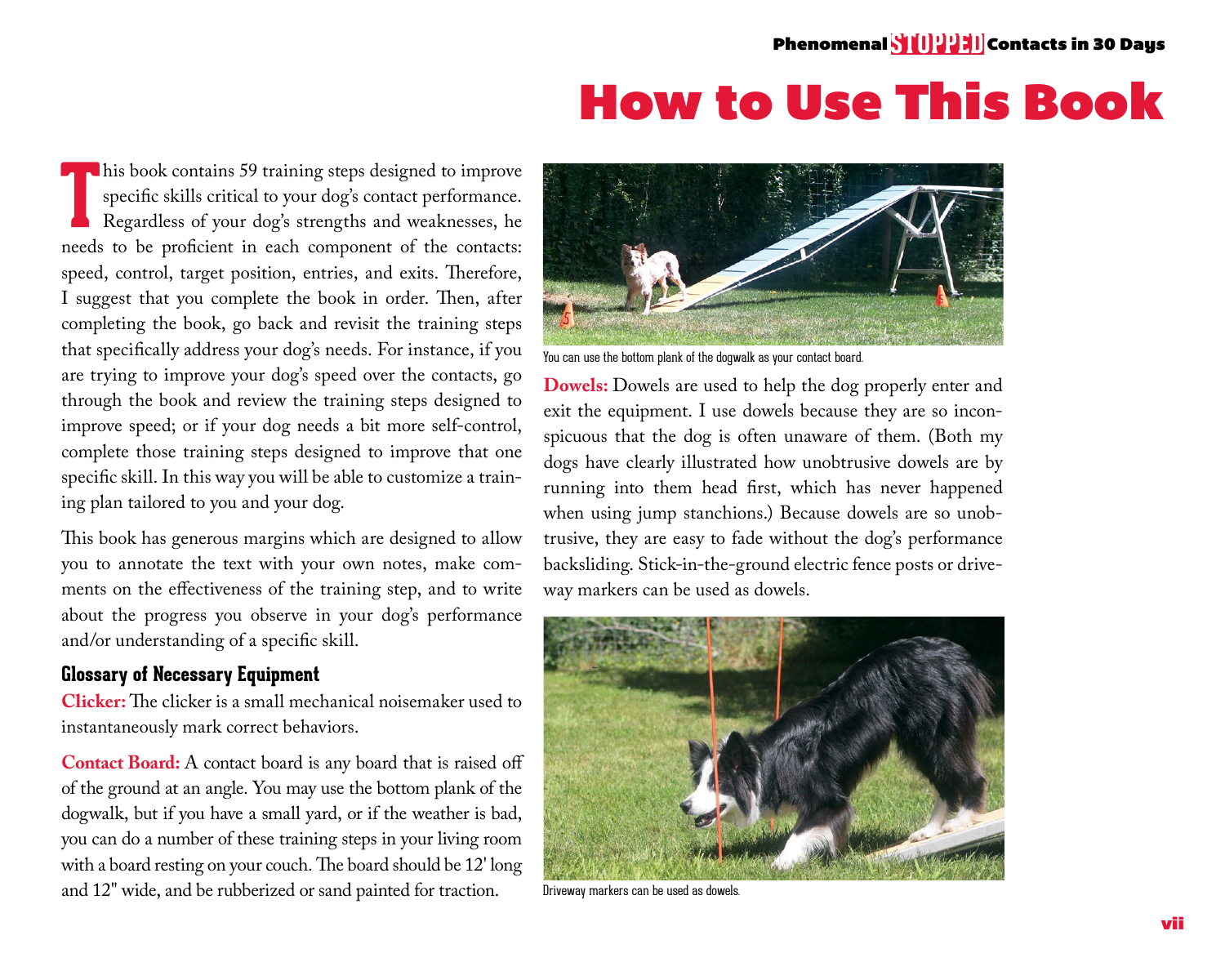**Flat Board:** (2 needed) The flat board can be the same board as the contact board, provided it can be laid flat on the ground. It should be 12' long and 12" wide, and be rubberized or sand painted for traction.



A flat board with two stanchions at each end.

**Marker:** The marker is a physical indicator that allows you to keep running yet still verify that your dog lies down when asked. The markers I use most often are either trees in my yard or bath mats.

**Position cones:** The position cones are physical labels that are designed to make you a more effective trainer. The position cones that I typically use are -5 (which is placed 5' behind the end of the contact), 5 (which is placed 5' in front of the end of the contact), 10 (which is placed 10' in front of the end of the contact), and lastly 15 (which is placed 15' in front of the end of the contact). Position 0 is the end of the contact, but I don't use a marker since the end of the board is obvious. By having clearly defined physical labels, we, as trainers, are much less likely to develop holes in our training. For instance, most handlers training a stopped contact will come to a position

a foot or two in front of the contact board, then decelerate (or even stop) until the dog assumes position. By having the physical labels, and determining your path before asking your dog to perform the contact, you are much less likely to babysit your dog's performance. For example, if you run to position 5, execute a front cross, and then continue running to position 15, you are training your dog to maintain criteria regardless of your body position or physical motion.



Place the four position cones around the marker, which in this setup is the bath mat on the ground.

**Stanchions:** The jump stanchions are used to delineate the boundaries of the flat board. (Do not use stanchions for any entry or exit training because they are such a visible prop they are more difficult to fade than the more inconspicuous dowels.)



This dog is being sent out around a stanchion.